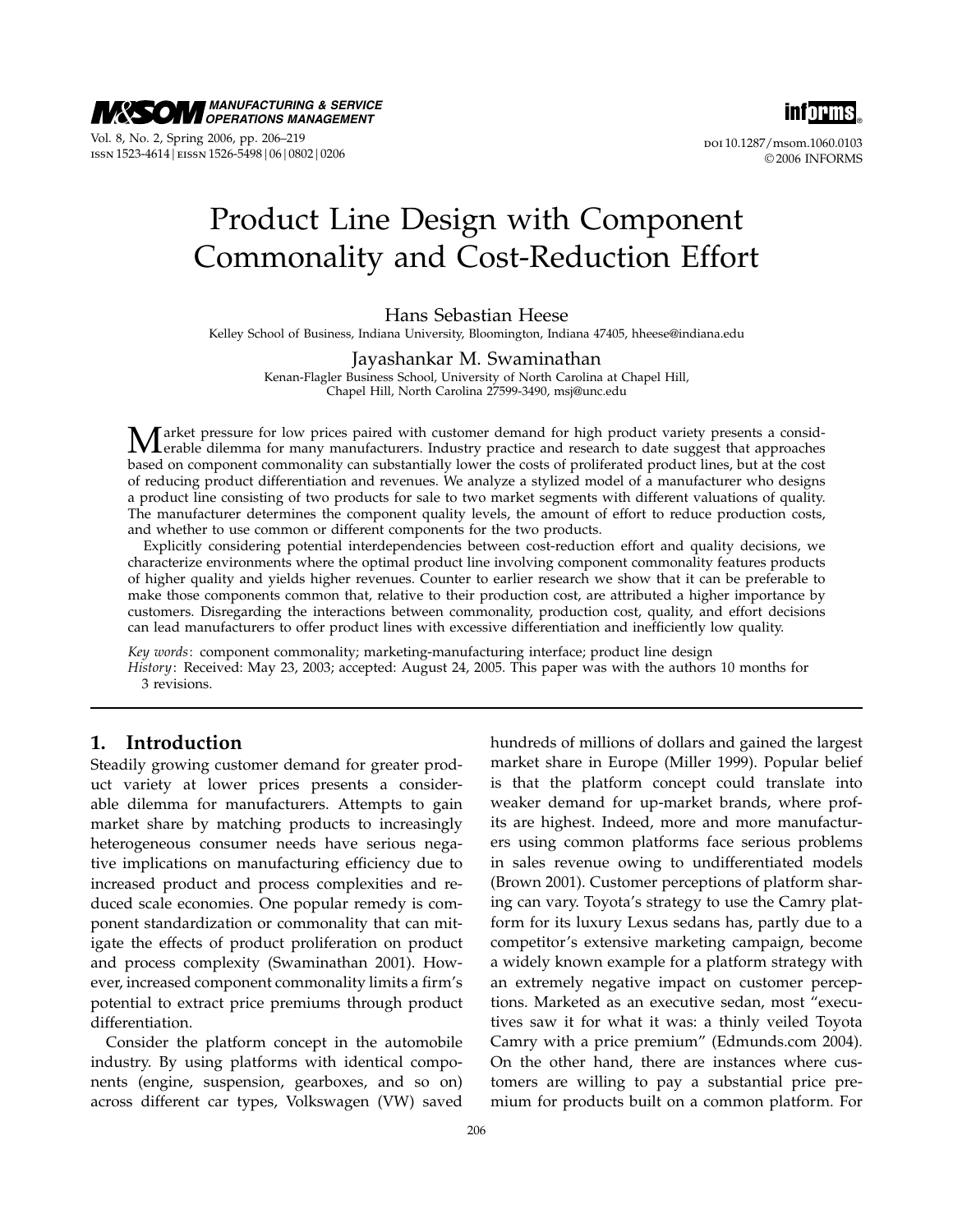example, the Volkswagen Passat has benefited from its outstanding quality and impressive driving characteristics, which are partially due to the underlying Audi A4 platform (Mahoney 2000). At the same time, Audi has been steadily expanding market share, mitigating the fear of downward cannibalization.

In this paper we investigate what circumstances support component sharing as a profitable strategy and, more specifically, which components are the best candidates for commonality. The conventional paradigm is that, while enabling potentially substantial cost reductions, commonality generally reduces the attractiveness of a product line and, ceteris paribus, leads to lower revenues. Clearly there are many factors that determine whether or not an approach based on component commonality is successful. The vast majority of research on commonality in operations management has investigated the cost effects associated with scale economies, risk pooling effects, and reductions in product and process complexity but has mostly neglected the substantial impact that commonality can have on the sales performance of a product line (Baker et al. 1986, Lee 1996). Even when the benefits of commonality on sales are modeled, they focus on shorter lead times as a result of commonality-based strategies such as postponement (Swaminathan and Tayur 1998). See Swaminathan and Lee (2003) for a detailed literature review of the above streams of work. However, a manufacturer should also consider commonality decisions in determining how many products to offer, and how to position and price these products relative to each other and to competing products of other firms. Mussa and Rosen (1978) completed one of the earliest studies on the monopolist's product line design problem with self-selection constraints. In their model, customer types differ only in their willingness to pay for product quality, which is the sole dimension of (vertical) product differentiation. Moorthy (1984) considers the same problem with a finite number of customer segments and more general utility functions. Both papers emphasize the risk of cannibalization when self-selecting customers with a high willingness to pay for quality are attracted to cheaper products of lower quality. Our model is based on this classical framework and we explicitly capture the effects of component commonality on product differentiation and cannibalization.

Based on a recent review of research on product variety, Ramdas (2003) concludes that too many prescriptive models "focus on narrow tradeoffs within functional silos, ignoring important interdependencies across decisions" (p. 97). Some researchers have taken a more cross-functional approach focusing on the conflict between the implications of commonality on costs (operations perspective) and on reduced product differentiation and sales (marketing perspective). Kim and Chhajed (2000) explicitly study the trade-off between cost savings and losses due to reduced product differentiation resulting from component commonality. They assume premium and discount effects on two market segments with lower and higher valuation of quality, respectively. They find component commonality is profitable only when the target segments' valuations of quality are not too different or when the lower-valuation segment is substantial, such that the premium effect is more pronounced than the discount effect. Desai et al. (2001) ignore such direct valuation changes and focus on the trade-off between revenue losses resulting from reduced product differentiation and cost savings induced through design effort. In a model similar to Moorthy (1984), they consider a monopolist who offers two products to a market with two segments that have different valuations for quality, which is the only source of product differentiation. Each product consists of two components and the manufacturer decides if a common component is used in both products (common configuration) or if two distinct variants are used (unique configuration). For each component, the manufacturer further has the option to invest in design effort to reduce production costs. Desai et al. (2001) derive conditions for the overall profitability of commonality as well as an index to rank order components in terms of their attractiveness for commonality. Their results support the conventional paradigm, finding that commonality always leads to cost reductions and a less attractive product line with decreased revenues. This result is most clearly reflected in their proposition to make those components common that, relative to their production costs, are of little importance to the customer.

As in Desai et al. (2001) we do not capture direct valuation changes that could be induced when consumers have knowledge about a common component.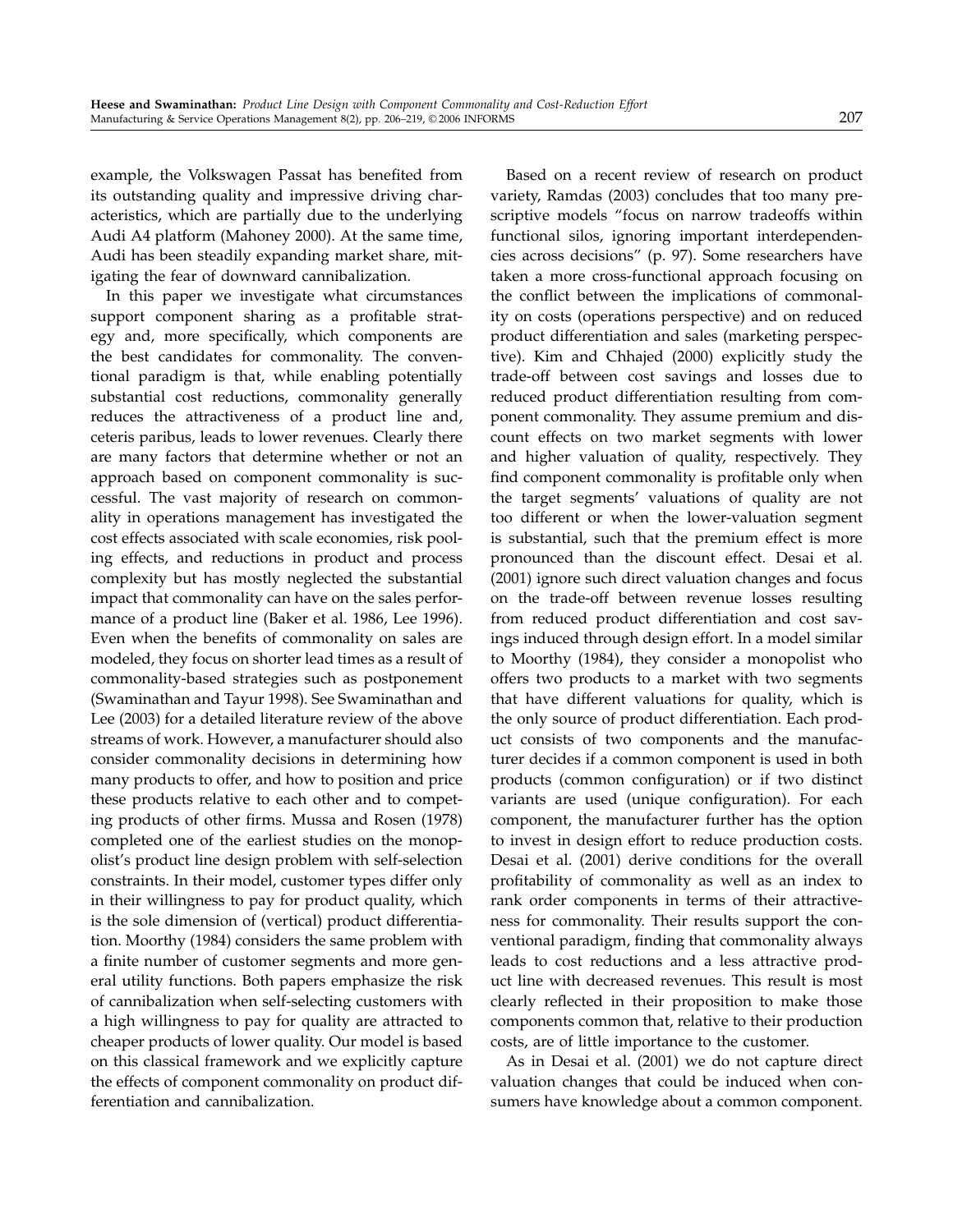We believe that adding such exogenous valuation changes as in Kim and Chhajed (2000) to our model would complicate the analysis and distract from our focus on the impact of cost-reduction effort on the value of component commonality. Hence, while our model and research focus is similar to Desai et al. (2001), our approach fundamentally differs in how the relation between effort and production costs is modeled. Desai et al. (2001) use an additive model and thereby implicitly assume that the marginal cost of quality is independent of effort. We use a more general function that explicitly captures potential interactions. Our formulation allows us to generalize earlier results and to compare and contrast the results derived from different model specifications. We challenge the conventional paradigm that the loss of product differentiation under commonality always leads to less attractive product lines. In the presence of interactions between quality and effort decisions, we show that commonality might indeed lead to a more attractive product line and higher revenues. This result is contrary to the conventional paradigm: It proposes a strategy according to which components should be made common because they have a strong impact on customer valuation relative to their production costs. We find that settings with a pronounced lower class market segment and a relatively small difference between customer segments in terms of valuation of quality favor component sharing. Finally, we show that disregarding interdependencies between quality and effort decisions can lead manufacturers to offer excessively differentiated product lines with average quality far below the optimal level.

The remainder of the paper is structured as follows. In §2 we develop our model and discuss basic assumptions. Section 3 contains the analysis of our model. We discuss our key findings and conclude the paper in §4. Proofs are relegated to the appendix.

# 2. The Model

A manufacturer sells to a market of fixed size M with two customer segments that have different marginal valuations of quality. The segment with the higher valuation of quality  $\theta$  represents a fraction  $\beta \in (0,1)$  of the total demand M, and the segment with the lower valuation  $\alpha\theta$  (where  $\alpha \in (0, 1)$ ) the remainder. This is a common modeling framework that has been used

by many other researchers (e.g., Moorthy 1984, Kim and Chhajed 2000, Desai et al. 2001). Our focus is on internal design decisions of a single firm and we do not consider multi-firm competition to maintain analytical tractability.<sup>1</sup> Assuming rational customers who maximize their net-utility, i.e., the difference between utility gained through the purchase of a product (a customer's valuation for quality multiplied by the product's quality) and its price, we use the standard product positioning and pricing problem of a monopolist with second-degree price discrimination:

max 
$$
\Pi(P_H, P_L, Q_H, Q_L) = M[(1 - \beta)(P_L - c(Q_L))
$$
  
  $+ \beta(P_H - c(Q_H))],$  (1)

subject to

$$
\alpha \theta Q_L \ge P_L; \tag{2}
$$

$$
\theta Q_H \ge P_H; \tag{3}
$$

$$
\alpha \theta Q_L - P_L \ge \alpha \theta Q_H - P_H; \tag{4}
$$

$$
\theta Q_H - P_H \ge \theta Q_L - P_L; \tag{5}
$$

$$
Q_H \ge Q_L \ge 0, \qquad P_H \ge P_L \ge 0. \tag{6}
$$

Here  $P_L$ ,  $P_H$ ,  $Q_L$ , and  $Q_H$  denote the prices and quality levels of the two products offered to the different market segments, and  $c(Q)$  is the cost of producing one product with quality Q. Constraints (2) and (3) guarantee that all customers in the two market segments purchase one of the two offered products (participation) and constraints (4) and (5) ensure that they choose the product addressed at their segment (self-selection). We assume it is optimal for the manufacturer to offer two different products to the two customer segments. This assumption implies that  $\alpha > \beta$ , because otherwise it would be better for the manufacturer to provide just one product for the

<sup>1</sup> Models of competition between vertically differentiated product lines (e.g., Stole 1995, Villas-Boas and Schmidt-Mohr 1999, Desai 2001) do not consider a firm's ability to exert effort, which is a key aspect of our work. In addition, in these models it is generally assumed that product lines are of identical length, an assumption that supports mathematical tractability, but that severely limits the analysis of a scenario where a firm may use component commonality to compete with another firm that uses uniquely designed components.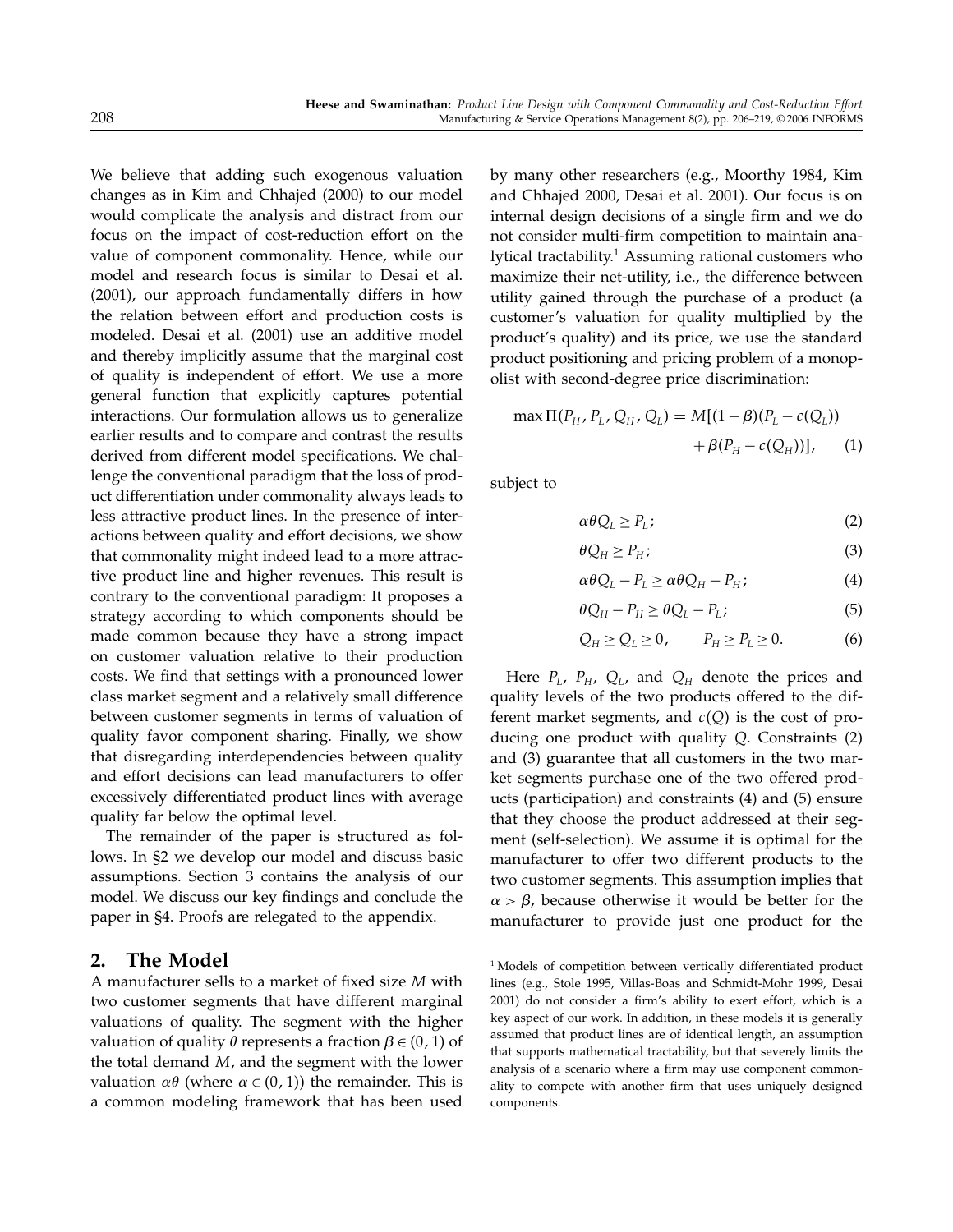higher market segment in order to reduce cannibalization effects. Fixed costs will not alter any of our results and are omitted without loss of generality. At interior optima, only constraints (2) and (5) are binding (e.g., Moorthy and Png 1992) and profits are maximized by setting  $P_L = \alpha \theta Q_L$  and  $P_H = P_L + \theta (Q_H - Q_L)$ . Hence, subject to  $Q_H \ge Q_L \ge 0$ , the above problem is equivalent to the following problem:

$$
\max \Pi(Q_H, Q_L)
$$
  
=  $M[(1 - \beta)(\alpha \theta Q_L - c(Q_L))$   
+  $\beta(\alpha \theta Q_L + \theta(Q_H - Q_L) - c(Q_H))]$ . (7)

We assume each product is composed of  $J$  components (indexed with  $j$ ) with importance weights  $w_i > 0$  assigned by the customers. These importance weights represent the influence that each component has on the product quality as perceived by the customer. Fisher et al. (1999) discuss such categorization schemes and provide examples of their use in practice. As in Desai et al. (2001), we assume quality to be additive, such that the qualities of the two products  $Q_L$  and  $Q_H$  are the sums of their constituent components' quality levels weighted with the factors  $w_i$ .

Consistent with an extensive literature in economics and operations management (e.g., Mussa and Rosen 1978, Moorthy 1984, Garvin 1988, Kim and Chhajed 2000, Desai et al. 2001), we assume processing costs to be convex in quality. For mathematical tractability, we assume a quadratic function, such that the perunit production cost of a component  $j$  with quality  $q$ is  $c_i(q) = k_i q^2$ , where  $k_i > 0$  is a cost coefficient that reflects the differences in cost of producing quality across different component types. The total cost of a product is assumed to be the sum of its components' costs.

We consider a manufacturer who, besides determining quality levels, may exert effort to reduce production costs. Research and development (R&D) expenditures of major car manufacturers often explicitly aim at aggressive cost reduction (Gupta and Loulou 1998). Effort on R&D or innovation is just one example, where a manufacturer's investments can lead to production cost reductions. Different approaches have been used to model the effect of process innovation effort on unit production costs. Some researchers assume such effort leads to a certain absolute reduction in unit production cost (e.g., Bonanno and Haworth 1998, Gupta and Loulou 1998). Similar to the effect of effort in Desai et al. (2001), these models ignore potential interdependencies between decisions on effort and quality, which in this context is often associated with product innovation. However, Schmidt and Porteus (2000) discuss several examples of innovation and conclude that, in reality, "product innovation and process innovation are innately intertwined" (p. 325).

Such interaction effects are better captured in multiplicative models, where process innovation effort leads to a certain proportional reduction in unit production costs. For instance, Adner and Levinthal (2001) assume process innovation lowers unit production costs by a certain percentage, arguing that the resulting geometric cost decrease has an empirical basis in the learning curve literature. Supporting this connection, an empirical study by Hatch and Mowery (1998) in the semiconductor industry suggests that learning curve effects are highly moderated by deliberate engineering effort. Lambertini and Orsini (2000) and Bandyopadhyay and Acharyya (2004) explicitly consider how quality decisions affect unit production cost, and, in their models, process innovation effort decreases the marginal cost of quality, emphasizing the interdependency between quality and effort decisions.

Another context for interactions between quality and effort decisions is discussed in Mayer et al. (2004), who argue that supply or plant inspection effort should decrease the marginal cost of providing (reliability) quality, because they facilitate the supplier's learning and also encourage the supplier to ensure high quality to maintain business. Similarly, investments in new equipment with lower variable operating cost are yet another example for efforts toward production cost reductions. De Groote (1994) considers a manufacturer with the option of reducing the cost of product variety by investing in flexible technology with lower setup cost between batches; his analysis also emphasizes the mutually reinforcing effects between the investment and the product variety decision.

Hence, there is a wide literature that supports the notion that production costs and specifically the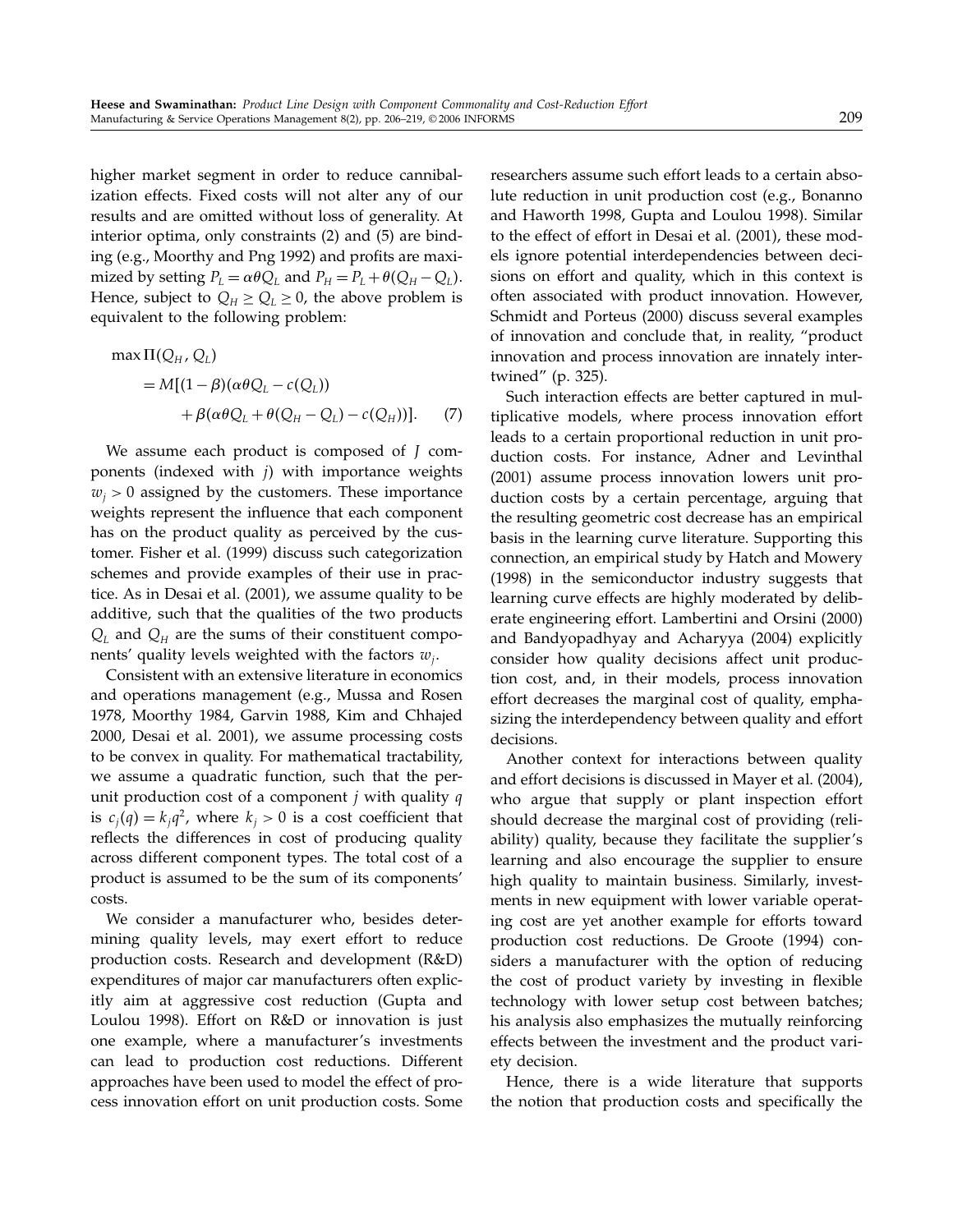marginal cost of quality might be affected by deliberate effort that the manufacturer exerts in pursuit of cost reductions. In the following, we use a multiplicative model to make this externality explicit, and we take an additive model as proxy for cases where effort does not affect the marginal cost of quality. We consider a relatively general relation between effort and unit production costs, assuming that with an effort  $e$  the unit production cost of a component of quality q is  $c_i(q, e) = a_i(e)k_iq^2 - b_i(e)$ . This model includes both the general additive model (with  $a_i(e) \equiv 1$ ) and the general multiplicative model (with  $b_i(e) \equiv 0$ ) as special cases. Also note that the specification in Desai et al. (2001) is just a special instance of our model when  $a_i(e) = 1$  and  $b_i(e) = \sqrt{e}$ . We assume  $a'_{j}(e) < 0$ ,  $b'_{j}(e) > 0$ ,  $a''_{j}(e) > 0$ , and  $b''_{j}(e) < 0$ , such that effort reduces cost with decreasing marginal effect. We further assume  $a_i(0) = 1$  and  $b_i(0) = 0$ , so a zero effort does not cause any cost reductions. Whereas for the multiplicative model we can assure positive production costs by assuming  $a_i(e) > 0$ , there is no straightforward way to ensure this desirable property for the additive case.

It is easily verified that the problem is separable, such that the optimal quality and effort level for each component and the decision whether to make this component common is independent from decisions made for other components. This separability property, which is a consequence of the additive product quality and cost and the constant marginal valuation of quality by the consumers, allows us to evaluate the effects of commonality decisions on quality, investments in cost-reduction effort, and profitability for one component at a time. Hence, without loss of generality, we analyze the one-component problem and for notational convenience we drop the subscripts. Let  $q_b$ ,  $q_p$ , and  $q_c$  denote the qualities of the components used uniquely in the lower-quality product (basic), uniquely in the higher-quality product (premium), or commonly in both products (common). Similarly,  $e_b$ ,  $e_v$ , and  $e_c$  denote the cost-reduction efforts directed at these components. Substituting the assumed production cost and quality models into (7) and considering a single component, profits in the common (subscript  $C$ ) and the unique (subscript  $U$ ) configuration can be written as follows:

$$
\Pi_C(q_c, e_c) = M\alpha\theta w q_c - M(a(e_c)kq_c^2 - b(e_c)) - e_c; \quad (8)
$$

$$
\Pi_{U}(q_b, q_p, e_b, e_p) = M\theta w(\alpha q_b + \beta(q_p - q_b)) - M\beta(a(e_p)kq_p^2 - b(e_p)) - M(1 - \beta)(a(e_b)kq_b^2 - b(e_b)) - e_p - e_b.
$$
\n(9)

The manufacturer determines the optimal quality levels and cost-reduction efforts for each configuration and chooses the configuration that yields higher profits at the optimum. Note that comparing the profits for the two configurations directly reveals that if two different variants of the component are offered in the unique configuration, this product differentiation yields a premium that depends on the size of the higher-valuation segment  $(\beta)$  and the quality differential between the two components  $(q_p - q_b)$ . Hence, revenues will always decrease in the common configuration, unless a component with sufficiently high quality is offered to compensate for the loss of differentiation. We use a prime (double prime) to denote the first (second) derivative with respect to  $e$ .

LEMMA 1. The profit functions  $\Pi_C(q_c, e_c)$  and  $\Pi_U(q_b, e_c)$  $q_p$ ,  $e_b$ ,  $e_p$ ) in (8) and (9) are strictly jointly concave in quality levels and efforts, if  $a'(e) = 0$  or  $a(e)a''(e) > 2a'(e)^2$ .

For the rest of the paper, the condition for joint concavity given in Lemma 1 is assumed to be satisfied. A notational index is given in Table 1.

## 3. Analysis

In this section, we derive necessary and sufficient conditions for the optimal quality levels and investments in cost-reduction effort. We investigate the effects of

| Ĥ                              | Marginal valuation of quality of the premium segment               |
|--------------------------------|--------------------------------------------------------------------|
| $\alpha\theta$                 | Marginal valuation of quality of the basic segment ( $\alpha$ < 1) |
| М                              | Total size of the market                                           |
| β                              | Fraction of the market with high valuation of quality              |
| W                              | Importance weight attributed to the component of interest          |
| k                              | Production cost coefficient                                        |
| ρ                              | Surrogate parameter that reflects the trade-off between            |
|                                | revenue and cost drivers, $\rho = w^2/k$                           |
| $a(\cdot), b(\cdot)$           | Functions used to describe the impact of effort on the marginal    |
|                                | production cost: $c(q, e) = a(e)kq^2 - b(e)$                       |
| $q_b, q_p, q_c$                | Quality levels (decision variables)                                |
| $e_b, e_p, e_c$                | Cost-reduction efforts (decision variables)                        |
| $\Pi_{\mu}(\Pi_{c})$           | Profits in the unique (common) configuration                       |
| $\Delta\Pi^*$ ( $\Delta R^*$ ) | Change in optimal profits (revenues) when a common                 |
|                                | component is used in place of two different variants               |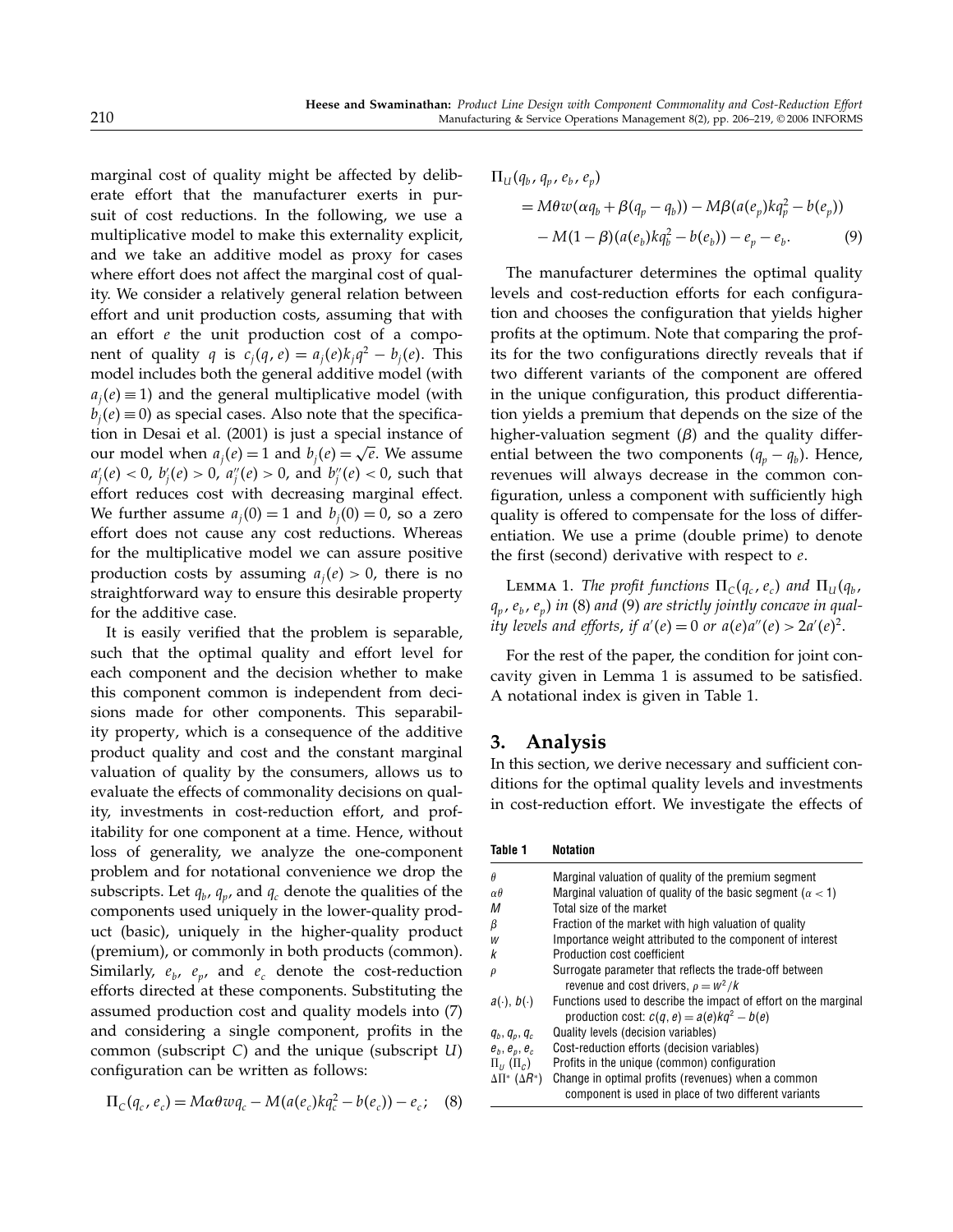different parameters on design decisions and how these relations in turn are determined by the way in which effort affects production costs. Our main objective is to test the conventional wisdom that commonality enables cost savings but is always detrimental to revenues. For convenience and simplicity, we introduce a surrogate parameter  $\rho = w^2/k$ . This parameter explicitly captures the trade-off between a component's revenue impact (its relative importance to the customers) and its cost characteristics.

The conventional paradigm and recent research by Desai et al. (2001) suggest making those components common that are characterized by low values of  $\rho$ , i.e., parts that are costly to produce, but not regarded as differentiating or important by the customers. In §3.1, we analyze the additive model (i.e., we assume that  $a(e) \equiv 1$ ) that disregards the interactions between costreduction efforts and quality levels. This model generalizes the model in Desai et al. (2001) and leads to similar managerial insights. However, in §3.2 we show that if effort affects quality-related costs, and if this interdependency is considered in evaluating commonality, the conventional paradigm does not necessarily hold. In a multiplicative model that captures such interactions (where we assume that  $b(e) \equiv 0$ ), we demonstrate that commonality can lead to substantially higher product quality, increasing the overall attractiveness of the product line, as well as revenues, in spite of reduced product differentiation. To characterize environments that support this outcome, we analyze the effects of the valuation differential across segments (captured by  $\alpha$ ) and the relative size of the higher-valuation segment (captured by  $\beta$ ) on the profitability of commonality as well as on how the profitability of commonality is affected by the trade-off between cost and revenue characteristics (as captured by the surrogate parameter  $\rho$ ).

## 3.1. Effort Does Not Affect the Marginal Cost of Quality

In this subsection, we analyze a model where effort has no effect on quality-related costs. We model such a setting with a general additive model by assuming that  $a(e) \equiv 1$  for all levels of effort *e*, i.e.,  $c(q, e) = kq^2$  $b(e)$ . Recall our assumptions  $b(0) = 0$ ,  $b'(e) > 0$ , and  $b''(e) < 0$ , and note that the specific function  $b(e) \equiv \sqrt{e}$ assumed in Desai et al. (2001) is a special instance

of this model. As before, a prime denotes the first derivative with respect to  $e$ , and an asterisk denotes optimal values.

PROPOSITION 1. The optimal quality levels and costreduction efforts satisfy

| a. $q_b^* = \frac{w\theta(\alpha - \beta)}{2k(1 - \beta)}$ ; $q_p^* = \frac{w\theta}{2k}$ ; $q_c^* = \frac{w\theta\alpha}{2k}$ |         |         |         |         |         |  |
|--------------------------------------------------------------------------------------------------------------------------------|---------|---------|---------|---------|---------|--|
| b. $b'(e_b^*) = \frac{1}{M(1-\beta)}$ ; $b'(e_p^*) = \frac{1}{M\beta}$ ; $b'(e_c^*) = \frac{1}{M}$ .                           |         |         |         |         |         |  |
|                                                                                                                                |         |         |         |         |         |  |
|                                                                                                                                | $q_b^*$ | $q_v^*$ | $q_c^*$ | $e_b^*$ | $e_p^*$ |  |
| $\partial/\partial\alpha$                                                                                                      |         |         |         |         |         |  |
| $\partial/\partial\beta$                                                                                                       |         |         |         |         |         |  |

Proposition 1a shows that, in this model, the optimal component qualities do not depend on the magnitude of cost-reduction effort. Similarly, in Proposition 1b it can be seen that the components' quality levels do not affect the optimal level of such effort. Because in this model investments in effort have no effect on the cost of providing quality, the decisions regarding quality levels and the associated levels of effort are made independently. Proposition 1c demonstrates that the optimal effort depends on the production quantities of the corresponding parts (captured by the parameters  $\beta$  and M), but not on how the market segments differ in their valuation of quality (captured by  $\alpha$ ). This supports the conventional paradigm that the sole benefit of commonality lies in cost reductions associated with scale economies. Because quality and effort decisions are made independently, potential second-order revenue effects of cost-reduction effort are not captured.

PROPOSITION 2. The optimal quality levels and costreduction efforts satisfy

a.  $q_p^* > q_c^* > q_b^*$ . b.  $e_p^* > e_b^* \Leftrightarrow \beta > 1/2; e_c^* > e_b^*; e_c^* > e_p^*.$ 

Proposition 2b demonstrates that relatively higher efforts are directed at those components with higher production quantity (captured by the parameter  $\beta$ ), when neglecting the effects of cost reductions on quality decisions, and vice versa. Consequently, the effort directed at common components always exceeds effort directed at components that address a unique market segment. The relative distribution of effort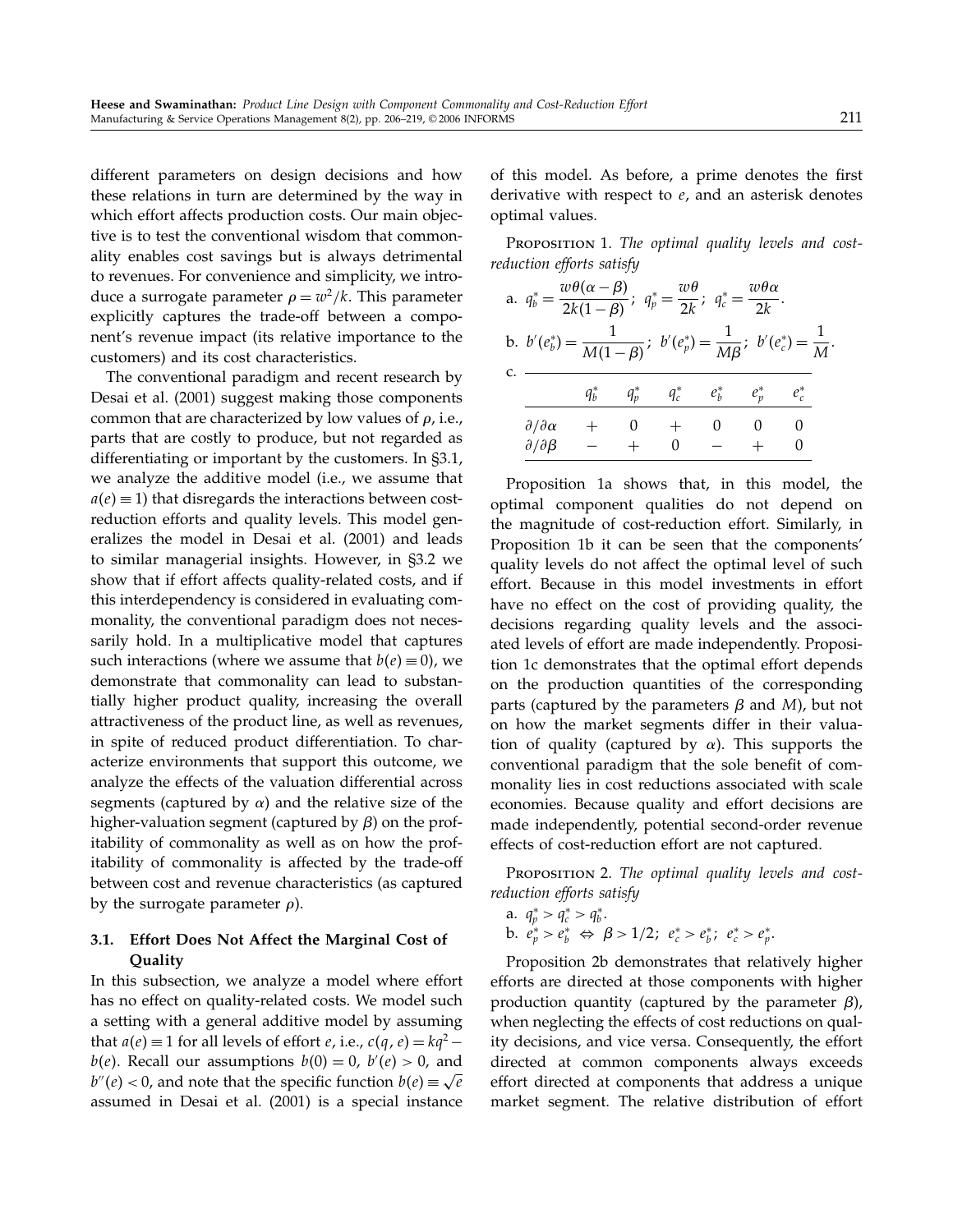between the components in the unique configuration merely depends on their relative production quantities and is independent of each component's relative importance in generating revenues. Hence, the potential revenue enhancing effect of commonality is not considered. Proposition 2a shows that in this model the optimal quality of a common component always lies between the optimal qualities of the components that would be used if two different variants were offered. Hence, under commonality, customers of the higher-valuation segment are offered a product of lower quality that is also less differentiated from the basic product. As a consequence, revenues from the higher-valuation segment always decrease under commonality. Revenues from the lower-valuation segment, however, increase, because this segment receives a better product and does not value product differentiation. We analyze the sum of these two effects in the following. To analyze the profitability of replacing unique components by a common component, we use the difference function  $\Delta \Pi^* = \Pi_C(q_c^*, e_c^*) - \Pi_U(q_b^*, q_p^*, e_b^*, e_p^*)$ . Again, we use  $\rho = w^2/k$  to capture the trade-off between the relative importance of a component to the customers (i.e., its revenue effects) and its cost characteristics. Substitution of the optimal qualities from Proposition 2 gives the following:

$$
\Delta \Pi^* = -\frac{M\theta^2 \rho \beta (1 - \alpha)^2}{2(1 - \beta)} + \frac{M\theta^2 \rho \beta (1 - \alpha)^2}{4(1 - \beta)} + M(b(e_c^*) - (1 - \beta)b(e_b^*) - \beta b(e_p^*)) - e_c^* + e_b^* + e_p^*.
$$
 (10)

The function  $\Delta \Pi^*$  represents the change in profits if a common component of optimal quality is used in place of two unique optimal components. The first term reflects the resulting change in revenues and we denote it with  $\Delta R^*$ . The remaining terms represent the change in costs of production and effort. We note that in this model effort has no impact on the change in revenues and only trades off investments with the associated cost savings. In the following proposition, we show that commonality in this model always leads to lower revenues. We analyze how the profitability of commonality is affected by the component's importance relative to its cost characteristics  $(\rho)$ , and how

this relation and the general profitability of commonality depend on the differences across segments in terms of valuation of quality  $(\alpha)$  and size  $(\beta)$ .

PROPOSITION 3.  
\na. 
$$
\Delta R^* < 0
$$
.  
\nb.  $\frac{\partial \Delta \Pi^*}{\partial \rho} < 0$ .  
\nc.  $\frac{\partial \Delta \Pi^*}{\partial \alpha} > 0$ ;  $\frac{\partial}{\partial \alpha} \left( \frac{\partial \Delta \Pi^*}{\partial \rho} \right) > 0$ .  
\nd.  $\frac{\partial \Delta \Pi^*}{\partial \beta} < 0 \iff b(e_b^*) - b(e_p^*) < \frac{\theta^2 \rho (1 - \alpha)^2}{4(1 - \beta)^2}$ ;  $\frac{\partial}{\partial \beta} \left( \frac{\partial \Delta \Pi^*}{\partial \rho} \right) < 0$ .

If effort has no effect on the marginal cost of quality, the reduction of product differentiation under commonality always leads to lower revenues (Proposition 3a). Proposition 3b shows that the profitability of commonality decreases with the relative importance of a component compared to its cost characteristics  $(\rho)$ . Because this model only captures benefits of commonality on the cost side, commonality clearly becomes a less attractive option for components that are relatively more valued by customers. Hence the ranking proposed by Desai et al. (2001) for the specific case  $b(e) \equiv \sqrt{e}$  is valid for more general additive models. Proposition 3c shows that a small differential in quality valuations across market segments mitigates this negative revenue effect and increases the profitability of commonality. We have seen that revenues generated on the higher-valuation segment are always decreased under commonality, and Proposition 3d demonstrates that this effect is amplified by  $\beta$ . The impact of  $\beta$  on the overall profitability depends on the specific shape of  $b(e)$ , i.e., on the effectiveness of effort in achieving cost reductions. Whereas an increase in  $\beta$  almost always reduces the profitability of commonality, closer analysis of the condition given in Proposition 3d reveals that the inequality might be violated for large values of  $\alpha$  and small values of  $\beta$ . Because profits in the common configuration are independent of  $\beta$  (cf. Equation (8)), this finding suggests that, as the premium segment gets larger, profits in the unique configuration are reduced. The reason for this surprising result is that for very small  $\beta$  and large  $\alpha$ the two components offered in the unique configuration are of almost identical quality (cf. Proposition 4).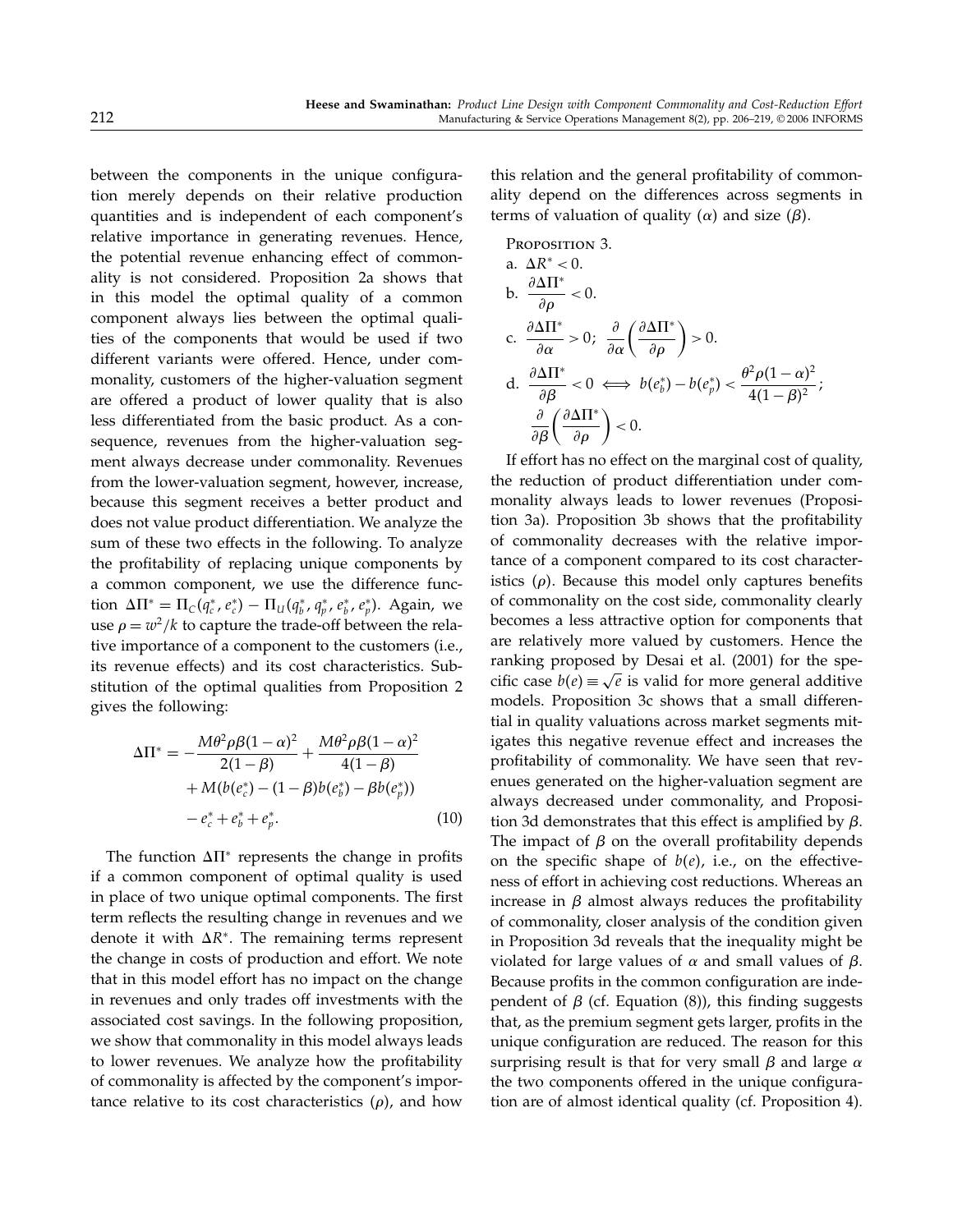c.

Whereas the lower-quality segment pays for the quality of the lower component, which is particularly high in this case, the higher-valuation segments pays for the quality differential (cf. Equation (9)). In general, increases in  $\beta$  lead to greater quality differentials and lower quality of the basic component, amplifying the role of the premium segment in generating revenues. However, in this particular setting with a negligible quality differential, revenues are largely generated by the lower-valuation segment, such that a reduction of its size might at first result in reduced profits. Finally, note that this occurs only in settings of this specific character and the insights reflect trade-offs internal to the unique configuration.

As a summary of this subsection, we find that for the model where effort does not affect the marginal cost of quality revenues are always decreased under commonality; this effect is strongest for components that, relative to their production costs, are valued highly by the customers. Cost savings represent the only benefit of commonality in this model and their magnitude solely depends on the quantities that are produced of the different components. As a consequence, this model supports the conventional suggestion to make those parts common that are costly to produce, but unimportant or invisible to the customer (cf. platform concept in the automobile industry). In general, the profitability of commonality is higher in environments with a substantial lower-valuation segment and a small quality differential between market segments.

### 3.2. Effort Affects the Marginal Cost of Quality

In this subsection, we analyze a special case of our model with  $b(e) \equiv 0$  for all levels of effort e. In this model, effort leads to reductions in quality-related costs, and the interdependencies between effort and quality decisions are made explicit.

PROPOSITION 4. The optimal quality levels and costreduction efforts satisfy

a. 
$$
q_b^* = \frac{w\theta(\alpha - \beta)}{2ka(e_b^*)(1 - \beta)}
$$
;  $q_p^* = \frac{w\theta}{2ka(e_p^*)}$ ;  $q_c^* = \frac{w\theta\alpha}{2ka(e_c^*)}$ .  
\nb.  $-\frac{a(e_b^*)^2}{a'(e_b^*)} = \frac{M\rho\theta^2(\alpha - \beta)^2}{4(1 - \beta)}$ ;  $-\frac{a(e_p^*)^2}{a'(e_p^*)} = \frac{M\theta^2\rho\beta}{4}$ ;  $-\frac{a(e_c^*)^2}{a'(e_c^*)} = \frac{M\theta^2\rho\alpha^2}{4}$ .

|                                                       | q <sub>b</sub> | Чv | $q_c^*$ | $e_b^*$ | $e_p^*$ | $e_{\epsilon}$ |
|-------------------------------------------------------|----------------|----|---------|---------|---------|----------------|
| $\partial/\partial\alpha$<br>$\partial/\partial\beta$ |                | U  |         |         |         |                |

Proposition 4a shows that if effort affects qualityrelated production costs, the resulting interdependencies lead to higher levels of quality (recall that  $a(e) \leq 1$ ). In the previous model, effort had no effect on quality decisions and the optimal effort level was determined only by the production quantities. In this model, it also depends on the difference in valuations of quality across segments  $(\alpha)$ , and how investments in effort are distributed among the different components (Proposition 4c). This result reflects the fundamental difference between the two models in how scale economies associated with such effort under component commonality are evaluated. Whereas the previous model only considered the resulting cost savings, the model analyzed in this section takes second-order effects of cost-reduction effort on revenues explicitly into consideration. Even though the comparative statics for the optimal qualities are identical in sign across the two models, in this model the magnitude of these effects also depends on the specific effort decisions.

PROPOSITION 5. The optimal quality levels and costreduction efforts satisfy

a. 
$$
q_c^* > q_b^*
$$
;  $q_p^* > q_b^*$ ;  $a(e_c^*) < a(e_p^*) \alpha \Leftrightarrow q_c^* > q_p^*$ .  
\nb.  $e_c^* > e_b^*$ ;  $\alpha < \beta + \sqrt{\beta(1-\beta)}$   $\Leftrightarrow e_p^* > e_c^*$ .  
\n $\alpha < \sqrt{\beta} \Leftrightarrow e_p^* > e_c^*$ .

Proposition 5a shows that if the interdependency between efforts and quality levels is captured, the manufacturer might find it optimal to provide a common component of quality that exceeds the quality of the component that would be offered to the higher-valuation segment, if two variants of the component were produced. The reason for this result lies in scale economies. Producing a common component augments the payoff of cost-reduction effort. Increases in effort reduce the cost of producing quality, providing an incentive to offer higher-quality components.

When the condition in Proposition 5a is satisfied, all customers are offered higher-quality products under commonality. Recall that in the previous model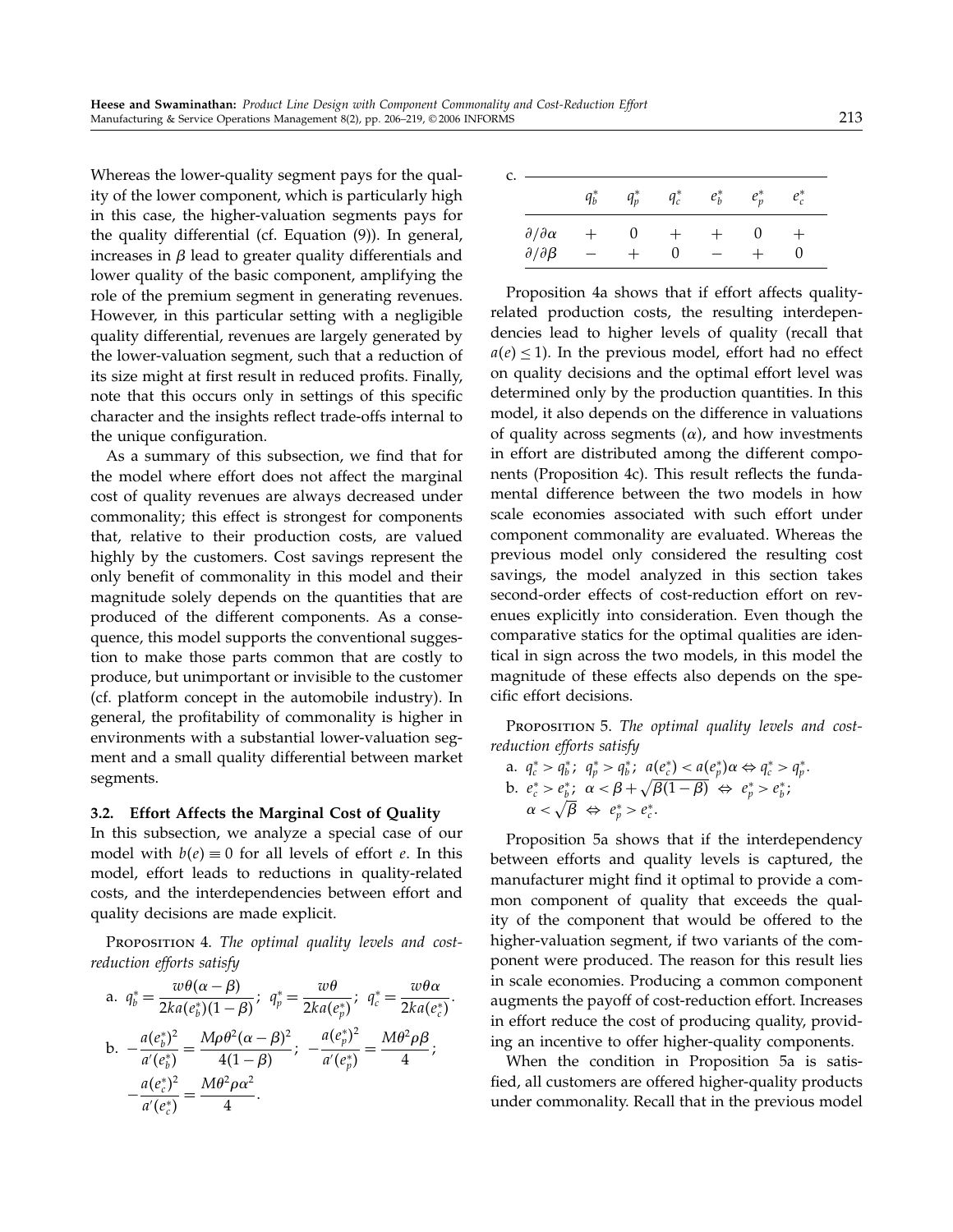the quality of the optimal common component was always lower than the optimal quality level of the premium component in the unique configuration, such that the quality of the product offered to customers of the higher segment was always reduced under commonality. However, in this case an increase in quality might compensate these customers for the loss in product differentiation. Applying the results of Proposition 4, we see that designing a common component with such high quality is more likely for larger values of  $\alpha$  and lower values of  $\beta$ , i.e., in environments with a substantial lower-valuation segment and a relatively small differential in quality valuations across segments.

Proposition 5b shows that now the relative ordering of components with respect to cost-reduction effort might also depend on the differentiation between segments in terms of valuing quality (captured by the parameter  $\alpha$ ). As before, compared to the basic component in the unique configuration, higher effort is directed at the common component, because it provides both higher quality and higher production quantity. However, the other comparisons depend on the relative sizes of the two market segments  $(\beta)$  and on how different their valuations of quality are  $(\alpha)$ . As in the previous model where quality levels were not considered in the effort decision, larger investments might be directed toward the lower-quality component. However, this outcome is less likely in this model, because  $\beta + \sqrt{\beta(1-\beta)} > 1$  for all  $\beta > 1/2$ .

If the differential of quality valuations is sufficiently small compared to the size of the higher-valuation segment, it might be optimal to direct lower costreduction effort at the common component than at the premium component. Hence, this result does not support the finding of Desai et al. (2001) that netsavings due to effort are always increased in common configurations.

We again use the difference function  $\Delta \Pi^*$  to evaluate the profitability of commonality and how it is affected by the trade-off between revenue and cost characteristics (captured by the parameter  $\rho = w^2/k$ ). Substitution of the optimal quality levels gives the following:

$$
\Delta \Pi^* = \frac{M\theta^2 \rho}{2} \left( \frac{\alpha^2}{a(e_c^*)} - \frac{(\alpha - \beta)^2}{(1 - \beta)a(e_b^*)} - \frac{\beta}{a(e_p^*)} \right)
$$

$$
-\frac{M\theta^2 \rho}{4} \left( \frac{\alpha^2}{a(e_c^*)} - \frac{(\alpha - \beta)^2}{(1 - \beta)a(e_b^*)} - \frac{\beta}{a(e_p^*)} \right) - e_c^* + e_b^* + e_p^*.
$$
\n(11)

As before, the first term of  $\Delta \Pi^*$  reflects the change in revenues if a common component is used in place of two different variants; we denote this term with  $\Delta R^*$ . The remaining terms represent the change in costs of production and effort. Comparing this expression to (10), we see that if effort affects the marginal quality cost, cost savings and revenue effects are no longer evaluated separately in the effort decision. In this model, cost reductions resulting from effort are the means to achieve higher-quality products and higher revenues. The results given in Proposition 6 (in the appendix) demonstrate that here commonality can indeed lead to increased revenues, and as a consequence the profitability of making a component common might increase in its importance relative to its cost impact  $(\rho)$ . Whereas in the additive model the importance of a component relative to its cost characteristics always has a negative effect on the profitability of commonality, in this model the role of  $\rho$  depends on the specific functional properties of  $a(e)$  and it is positive if and only if commonality brings about an increase in revenues. This is more probable in environments that favor higher investments directed at the common component (Proposition 6a). Proposition 4 suggests that such environments are likely to be characterized by a sufficiently large lower-valuation segment and a small differential in terms of quality valuations. Indeed we find that small valuation differentials across segments  $\alpha$  increase the profitability of the common configuration compared with the unique configuration (Proposition 6b). This is intuitive, because with smaller quality-valuation differentials the benefit of differentiating between customer segments is reduced. As in the previous model, the impact of the relative size of the larger segment  $(\beta)$ on the profitability of commonality depends on the effectiveness of effort, but is negative in most cases (see Proposition 6c and discussion of Proposition 3). Hence, approaches based on commonality generally are more profitable in environments with a substantial lower-valuation segment and a small valuation differential. Kim and Chhajed (2000) derive similar results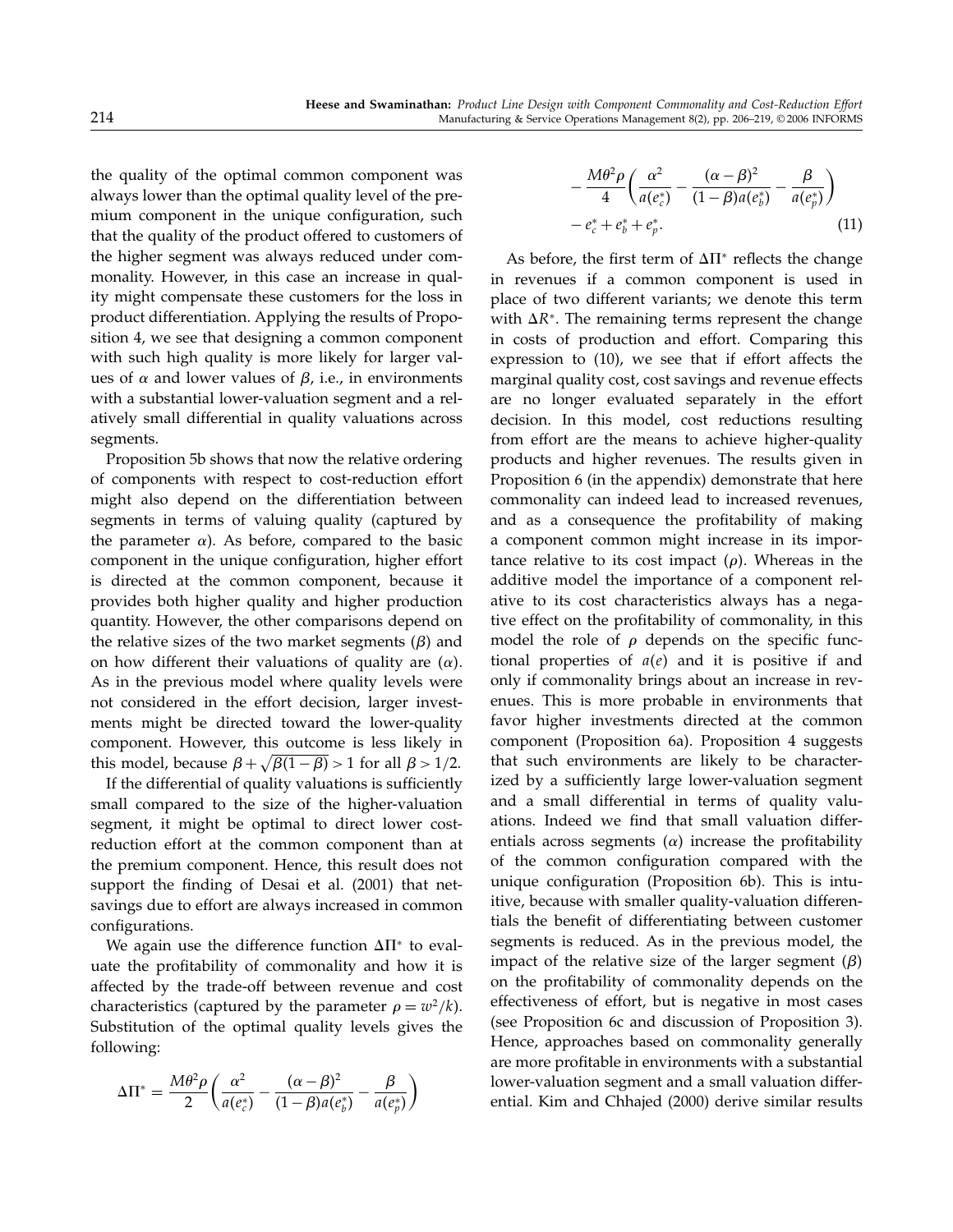with a different model. An interesting result is the apparent parallelism between the comparative statics for the overall profitability of commonality and the impact of  $\rho$ , which demonstrates that a component's attractiveness for commonality is highly determined by its impact on revenues relative to production costs  $(\rho = w^2/k)$ . This finding contradicts the conventional recommendation to make those components common that have little impact on revenues, but are costly to produce. In this model, where effort reduces qualityrelated production costs, the top candidates for commonality will often be those parts that matter to the customers and are important in differentiating products. Hence, considering cost savings as the sole or primary driver in commonality decisions might lead to excessively differentiated product lines with lowquality products.

## 4. Discussion

We develop a stylized model of a manufacturer who offers two products to a market with two segments that have different valuations for quality. These products consist of components that can be common or unique to both products. The manufacturer chooses the components' quality levels and decides if a component is used commonly in both products or if two distinct variants are used. For each component, the manufacturer further has the option to exert effort in order to reduce production costs. Assuming a general relation between such effort and production costs, we test the conventional paradigm that commonality leads to cost savings, whereas the loss of product differentiation always leads to less attractive product lines and reduced revenues.

Explicitly capturing interactions between quality and effort decisions, we show that this paradigm does not always hold. An optimally designed product line involving common components might be more attractive and yield higher revenues than a product line based on different variants. The intuition behind this finding is that commonality can induce scale economies that increase the effectiveness of costreduction effort. This leads to higher optimal levels of such effort and consequently to lower unit production costs. If these costs depend on quality, reductions of these costs support a higher optimal quality level, which eventually overcompensates customers of the

premium market segment for the lost product differentiation and leads to increased revenues. Under certain circumstances, a manufacturer may find it profitable to proactively use this lever to substantially increase the average quality of the product line. These findings are contrary to the conventional paradigm and they contrast strongly with the results in Desai et al. (2001), because they suggest a strategy according to which at times those components should be made common that have a strong impact on customer valuation relative to their production costs.

Consider the platform concept in the automobile industry and the example discussed at the outset of this article, which raises the question why VW's customers do not seem to mind the platform sharing between the Passat and the Audi A4, whereas Toyota faces serious problems when using its Camry platform for the Lexus. Our results lead us to conjecture that one key difference between these two instances of platform sharing lies in the quality of the shared component. Both firms use the same platform for a basic and a premium brand, but the two models of the VW group supposedly share a high-quality platform, whereas Toyota uses its basic platform for both brands. The majority of Toyota's customers are interested in the reliable and reasonably priced Toyota brand, suggesting their environment to be supportive of a strategy based on component commonality (rather large  $\alpha$  and small  $\beta$ ). However, our analysis suggests that the optimal quality of a common component will always be higher than that designed for the basic product, and that at times it might even exceed the quality of the component designed for the premium product (Proposition 5). Using the Camry's basic quality platform in the premium Lexus sedan must make Lexus customers question whether the substantial price premium is justified. Our findings suggest that in this case the negative revenue implications of reduced product differentiation dominate the cost savings.

In the case of VW, one might expect that the quality of the premium Audi platform that is shared with the Passat might be closer to the optimal quality level for a common component. In addition, the characteristics of VW's customer base are at least as supportive of a platform-sharing strategy as those of Toyota's customer base. Unit sales of the VW brand are about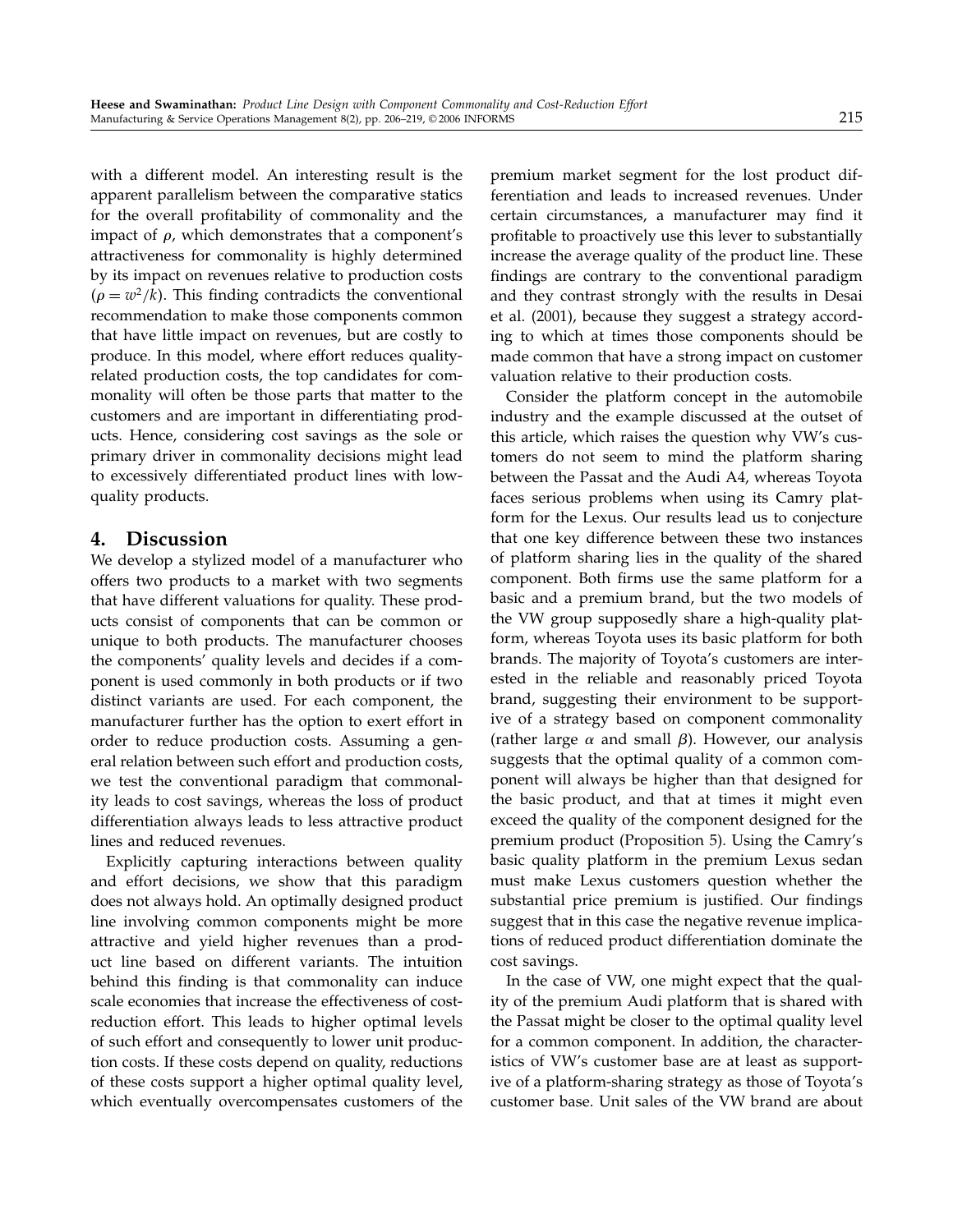four times those of the Audi brand (Volkswagen 2004), implying a premium market segment of relatively modest size (small  $\beta$ ). VW also found that only 4% of Audi shoppers even consider VW, and vice versa, implying a relatively low risk of cannibalization between the brands (The Toronto Star 2002). Given this low degree of overlap between customers of the different brands, Volkswagen appears to be emphasizing the Passat's heritage from the sportive Audi brand—by introducing an eight-cylinder, 275 horsepower version. Priced at \$55,000, it is difficult to consider customers for this Passat to be price sensitive. This indicates a relatively small differential between the different customer segments in terms of quality valuation (large  $\alpha$ ), which we found to favor a platform strategy.

Strategies based on component commonality have been widely used by many manufacturers of assembled goods and consequently have also received substantial attention in the research community. However, although the application of such methods to physical product design seems straightforward, it appears to us that there might be some overlap with the problem of service design. For example, although it would be more cost efficient to offer just one type of fare (cf. commonality), most airlines offer different fares to segment their customers and extract price premiums. An important question is which dimensions should be used to differentiate between customer segments. Besides the amount of leg room and free inflight food, fares are often set apart along less tangible dimensions, such as advance purchase requirements or cancellation policies. The trade-off between cost savings (e.g., more seats in a plane, fewer expenses for in-flight food, better planning due to rigid policies) and the risk of cannibalization (why should a customer buy the more expensive first class ticket?) is the same as in the problem we have studied, and the problem of selecting the dimensions to differentiate fares appears similar to the question of which components not to share across products. A direct application of our findings to this problem seems to find support in the observation that most of the upcoming low-cost (or no-frills) airlines offer much simpler fare schemes and often only one passenger class. With most of its customers being rather price sensitive (i.e., small  $\beta$ ), it could indeed be optimal to follow a

full-commonality strategy that minimizes costs by, in essence, offering only one product to the market.

However, we understand that there are more dimensions that need to be considered in service design research. It might be interesting to investigate the extent to which the results of the commonality literature apply to such problems. Studying the commonalities as well as the differences between these two applications could be a valuable venue for future research.

#### Acknowledgments

The authors wish to thank the anonymous senior editor and referees, Kyle Cattani, Wendell Gilland, John Gray, Morgan Jones, Ann Marucheck, Ali Parlakturk, Enno Siemsen, and Brian Tomlin for their comments and suggestions, which helped them in improving the content and presentation of the paper. They also thank the participants of the University of North Carolina seminar, the Production and Operations Management Society conference in San Francisco, and the INFORMS conference in Atlanta for their comments on earlier versions of the paper. The research of the second author was supported in part by the National Science Foundation Career Award #DMI0296081.

#### Appendix

PROOF OF LEMMA 1. The function is separable in the corresponding pairs of quality levels and efforts.

$$
\frac{\partial^2 \Pi}{\partial q_c^2} = -2kMa(e_c) < 0; \quad \frac{\partial^2 \Pi}{\partial e_c^2} = -M(kq_c^2 a''(e_c) - b''(e_c)) < 0;
$$
\n
$$
\frac{\partial^2 \Pi}{\partial q_c^2} \frac{\partial^2 \Pi}{\partial e_c^2} - \left(\frac{\partial^2 \Pi}{\partial q_c \partial e_c}\right)^2 > 0
$$
\n
$$
\Leftrightarrow a(e_c)a''(e_c) - 2a'(e_c)^2 > \frac{a(e_c)b''(e_c)}{kq_c^2}; \quad \text{and}
$$
\n
$$
\frac{a(e_c)b''(e_c)}{kq_c^2} < 0.
$$
\n
$$
\frac{\partial^2 \Pi}{\partial q_p^2} = -2kM\beta a(e_p) < 0;
$$
\n
$$
\frac{\partial^2 \Pi}{\partial e_p^2} = -M\beta(kq_p^2a''(e_p) - b''(e_p)) < 0;
$$
\n
$$
\frac{\partial^2 \Pi}{\partial q_p^2} \frac{\partial^2 \Pi}{\partial e_p^2} - \left(\frac{\partial^2 \Pi}{\partial q_p \partial e_p}\right)^2 > 0
$$
\n
$$
\Leftrightarrow a(e_p)a''(e_p) - 2a'(e_p)^2 > \frac{a(e_p)b''(e_p)}{kq_p^2}; \quad \text{and}
$$
\n
$$
\frac{a(e_p)b''(e_p)}{kq_p^2} < 0.
$$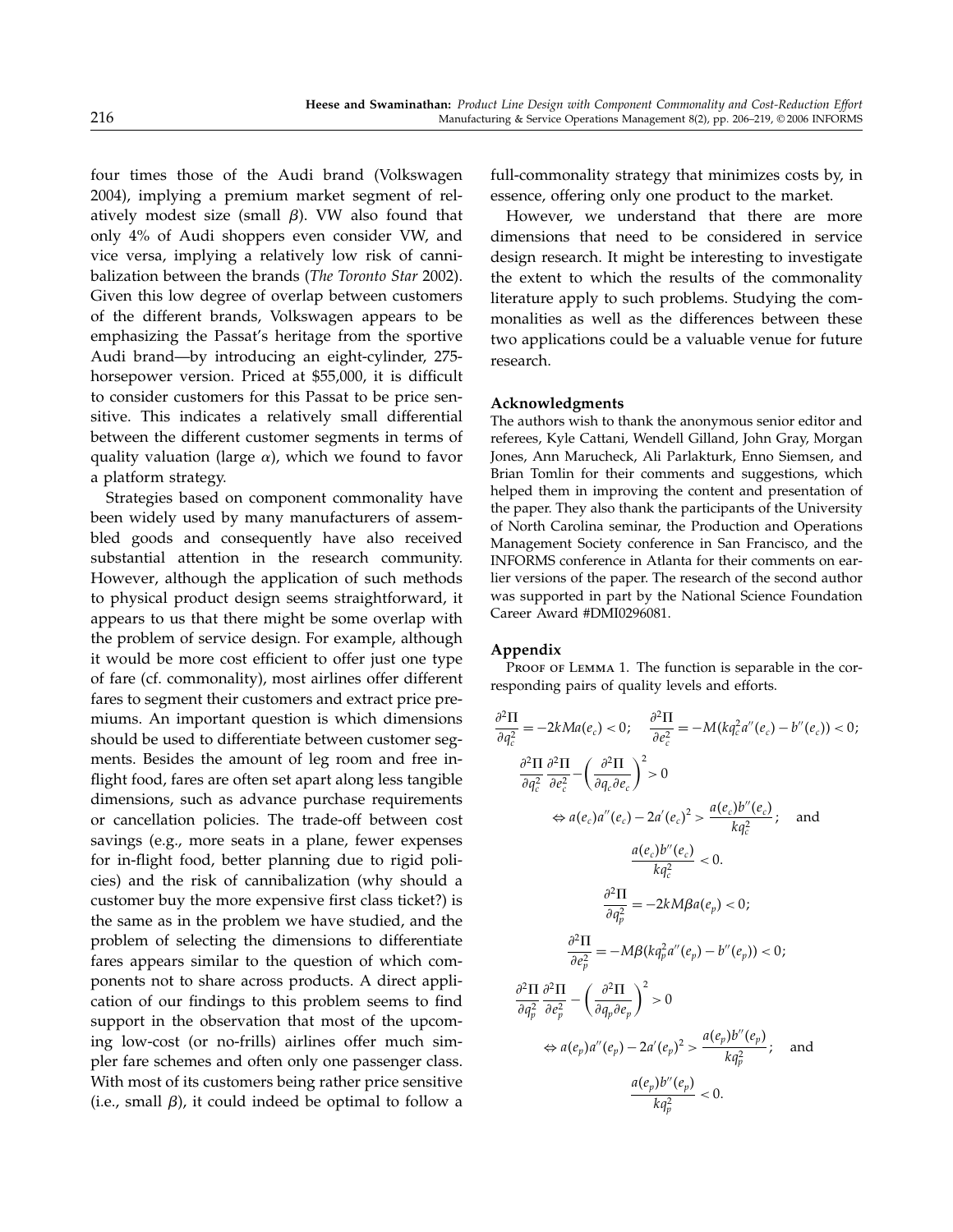$$
\frac{\partial^2 \Pi}{\partial q_b^2} = -2kM(1 - \beta)a(e_b) < 0;
$$
\n
$$
\frac{\partial^2 \Pi}{\partial e_b^2} = -M(1 - \beta)(kq_b^2 a''(e_b) - b''(e_b)) < 0;
$$
\n
$$
\frac{\partial^2 \Pi}{\partial q_b^2} \frac{\partial^2 \Pi}{\partial e_b^2} - \left(\frac{\partial^2 \Pi}{\partial q_b \partial e_b}\right)^2 > 0
$$
\n
$$
\Leftrightarrow a(e_b)a''(e_b) - 2a'(e_b)^2 > \frac{a(e_b)b''(e_b)}{kq_b^2}; \quad \text{and}
$$
\n
$$
\frac{a(e_b)b''(e_b)}{kq_b^2} < 0.
$$

The proof for  $a'(e) = 0$  is straightforward (because  $\partial^2 \Pi / \partial q \partial e = 0$  and therefore omitted.  $\Box$ 

PROOF OF PROPOSITION 1. By Lemma 1, first-order conditions are necessary and sufficient. For given efforts

$$
\frac{\partial \Pi}{\partial q_b} = 0 \Rightarrow q_b^* = \frac{w\theta(\alpha - \beta)}{2ka(e_b)(1 - \beta)},
$$
(A1)

$$
\frac{\partial \Pi}{\partial q_p} = 0 \Rightarrow q_p^* = \frac{w\theta}{2ka(e_p)},
$$
\n(A2)

$$
\frac{\partial \Pi}{\partial q_c} = 0 \Rightarrow q_c^* = \frac{w\theta\alpha}{2ka(e_c)}.
$$
 (A3)

With  $a(e) \equiv 1$ , this proves Part 1a. After substituting these optimal quality levels into the profit functions (Equations (8) and (9)), we get the following necessary and sufficient first-order conditions for the optimal levels of effort.

$$
\frac{\partial \Pi}{\partial e_b} = 0 \Rightarrow M(1 - \beta)b'(e_b^*) - \frac{M(\alpha - \beta)^2 \theta^2 \rho}{4(1 - \beta)} \frac{a'(e_b^*)}{a(e_b^*)^2} = 1, \quad (A4)
$$

$$
\frac{\partial \Pi}{\partial e_p} = 0 \Rightarrow M\beta b'(e_p^*) - \frac{M\beta \theta^2 \rho}{4} \frac{a'(e_p^*)}{a(e_p^*)^2} = 1,
$$
\n(A5)

$$
\frac{\partial \Pi}{\partial e_c} = 0 \Rightarrow Mb'(e_c^*) - \frac{M\alpha^2 \theta^2 \rho}{4} \frac{a'(e_c^*)}{a(e_c^*)^2} = 1.
$$
 (A6)

If  $a(e) \equiv 1$ , (A4)–(A6) imply the conditions given in Part 1b. Part 1c:

$$
\frac{\partial q_b^*}{\partial \beta} < 0 \Leftrightarrow \frac{-(1-\beta) + (\alpha - \beta)}{(1-\beta)^2} < 0 \Leftrightarrow \alpha < 1.
$$

The other entries follow from inspection.  $\Box$ 

PROOF OF PROPOSITION 2. Part 2a:

$$
q_p^* > q_c^* \Leftrightarrow \frac{w\theta}{2k} > \frac{w\theta\alpha}{2k} \Leftrightarrow 1 > \alpha \quad \text{and}
$$

$$
q_c^* > q_b^* \Leftrightarrow \frac{w\theta\alpha}{2k} > \frac{w\theta(\alpha - \beta)}{2k(1 - \beta)} \Leftrightarrow \alpha > \frac{\alpha - \beta}{1 - \beta} \Leftrightarrow \alpha < 1.
$$

Part 2b: Recall that  $b''(e) < 0$ , such that  $b'(e)$  is strictly monotonous decreasing in  $e$ . Hence  $e_c^* > e_b^* \Leftrightarrow b'(e_c^*) < b'(e_b^*) \Leftrightarrow$ 1/M < 1/(M(1 − β))  $\Leftrightarrow$  β > 0,  $e_c^* > e_p^* \Leftrightarrow b'(e_c^*) < b'(e_p^*) \Leftrightarrow$ 

 $1/M < 1/(M\beta) \Leftrightarrow \beta < 1$ , and  $e_p^* > e_b^* \Leftrightarrow b'(e_p^*) < b'(e_b^*) \Leftrightarrow$  $1/(M\beta) < 1/(M(1-\beta)) \Leftrightarrow \beta < 1/2. \quad \Box$ 

PROOF OF PROPOSITION 3. Part 3a:

$$
\Delta R^* = -\frac{M\theta^2 \rho \beta (1-\alpha)^2}{2(1-\beta)} < 0.
$$

Part 3b:

$$
\frac{\partial \Delta \Pi^*}{\partial \rho} = -\frac{M\theta^2 \beta (1-\alpha)^2}{4(1-\beta)} < 0.
$$

Part 3c:

$$
\frac{\partial \Delta \Pi^*}{\partial \alpha} = \rho \frac{\partial^2 \Delta \Pi^*}{\partial \rho \partial \alpha} \quad \text{and} \quad \frac{\partial^2 \Delta \Pi^*}{\partial \rho \partial \alpha} > 0 \Leftrightarrow \frac{M \theta^2 \beta (1 - \alpha)}{2(1 - \beta)} > 0.
$$

Part 3d:

$$
\frac{\partial^2 \Delta \Pi^*}{\partial \rho \partial \beta} = -\frac{M\theta^2 (1-\alpha)^2}{4} \left(\frac{1}{(1-\beta)^2}\right) < 0,
$$
\n
$$
\frac{\partial \Delta \Pi^*}{\partial \beta} < 0 \Leftrightarrow \rho \frac{\partial^2 \Delta \Pi^*}{\partial \rho \partial \beta} + M(b(e_b^*) - b(e_p^*)) < 0
$$
\n
$$
\Leftrightarrow b(e_b^*) - b(e_p^*) < \frac{\theta^2 \rho (1-\alpha)^2}{4(1-\beta)^2}.\quad \Box
$$

PROOF OF PROPOSITION 4. Parts 4a and 4b follow from Equations (A1)–(A6) with  $b(e) \equiv 0$ . Part 4c: For the efforts, use the implicit function theorem with the optimality conditions in (A4)–(A6) for  $b(e) \equiv 0$ . With

$$
h(e) = \left(\frac{\partial}{\partial e}\left(-\frac{a(e)^2}{a'(e)}\right)\right)^{-1} = \frac{a'(e)^2}{a(e)(a(e)a''(e) - 2a'(e)^2)},
$$

we have

$$
\frac{\partial e_b^*}{\partial \alpha} = \frac{M \rho \theta^2}{4} \left( \frac{2(\alpha - \beta)}{1 - \beta} \right) h(e_b^*) > 0,
$$
  

$$
\frac{\partial e_b^*}{\partial \beta} = \frac{M \rho \theta^2}{4} \left( \frac{-2(\alpha - \beta)(1 - \beta) + (\alpha - \beta)^2}{(1 - \beta)^2} \right) h(e_b^*)
$$

$$
= -\frac{M \rho \theta^2}{4} \left( \frac{\alpha - \beta}{(1 - \beta)^2} (2 - \beta - \alpha) \right) h(e_b^*) < 0,
$$

$$
\frac{\partial e_b^*}{\partial \alpha} = 0, \quad \frac{\partial e_b^*}{\partial \beta} = \frac{M \rho \theta^2}{4} h(e_b^*) > 0,
$$

$$
\frac{\partial e_c^*}{\partial \alpha} = \frac{M \rho \theta^2}{4} 2\alpha h(e_c^*) > 0, \quad \text{and} \quad \frac{\partial e_c^*}{\partial \beta} = 0.
$$

For the quality levels, use the optimality conditions in  $(A1)–(A3)$ .

$$
\frac{\partial q_b^*}{\partial \alpha} > 0 \Leftrightarrow \frac{\partial}{\partial \alpha} \left( \frac{\alpha - \beta}{a(e_b^*)} \right) > 0
$$

$$
\Leftrightarrow \frac{a(e_b^*) - (\alpha - \beta)a'(e_b^*)(\partial e_b^*)/\partial \alpha)}{a(e_b^*)^2} > 0,
$$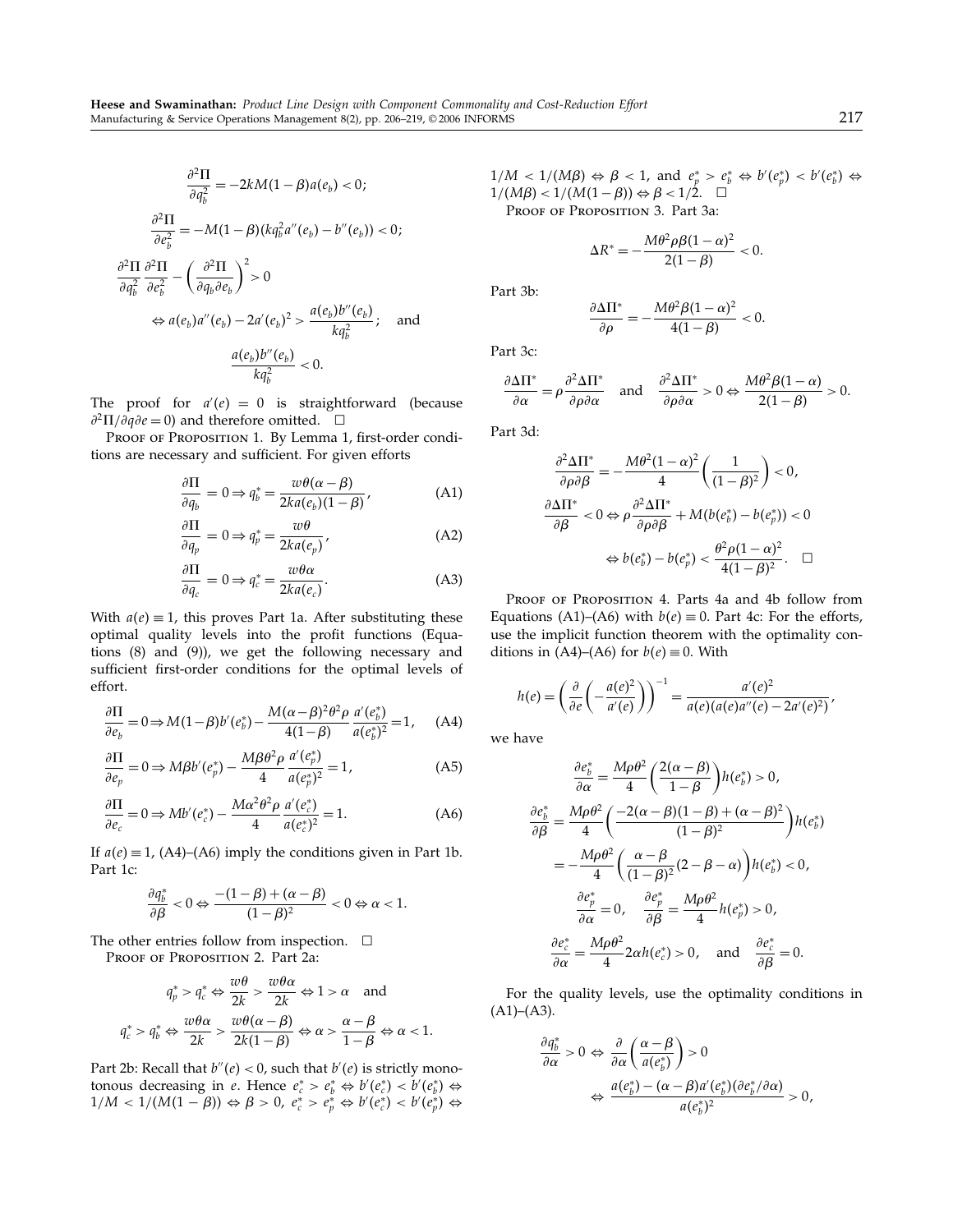because  $a'(e_b^*)$  < 0 and  $\partial e_b^* / \partial \alpha$  > 0.

$$
\frac{\partial q_b^*}{\partial \beta} < 0
$$
\n
$$
\Leftrightarrow \frac{\partial}{\partial \beta} \left( \frac{\alpha - \beta}{a(e_b^*)(1 - \beta)} \right) < 0
$$
\n
$$
\Leftrightarrow \frac{-a(e_b^*)(1 - \beta) - (\alpha - \beta)(a'(e_b^*)(\partial e_b^*/\partial \beta)(1 - \beta) - a(e_b^*))}{(a(e_b^*)(1 - \beta))^2} < 0
$$
\n
$$
\Leftrightarrow \frac{(1 - \alpha)}{(\alpha - \beta)(1 - \beta)} a(e_b^*) > -a'(e_b^*) \frac{\partial e_b^*}{\partial \beta},
$$

which is true because  $a'(e_b^*) < 0$  and  $\partial e_b^* / \partial \beta < 0$ .

$$
\frac{\partial q_p^*}{\partial \alpha} = \frac{\partial}{\partial \alpha} \left( \frac{w\theta}{2ka(e_p^*)} \right) = -\frac{w\theta}{2k} \frac{a'(e_p^*)}{a(e_p^*)^2} \frac{\partial e_p^*}{\partial \alpha} = 0; \n\frac{\partial q_p^*}{\partial \beta} > 0 \Leftrightarrow \frac{\partial}{\partial \beta} \left( \frac{1}{a(e_p^*)} \right) > 0 \Leftrightarrow -\frac{a'(e_p^*)}{a(e_p^*)^2} \frac{\partial e_p^*}{\partial \beta} > 0,
$$

because  $a'(e_p^*) < 0$  and  $\partial e_p^* / \partial \beta > 0$ .

$$
\frac{\partial q_c^*}{\partial \alpha} > 0 \Leftrightarrow \frac{\partial}{\partial \alpha} \left( \frac{\alpha}{a(e_c^*)} \right) > 0
$$

$$
\Leftrightarrow \frac{a(e_c^*) - \alpha a'(e_c^*)(\partial e_c^*) \partial \alpha)}{a(e_c^*)} > 0,
$$

because  $a'(e_c^*)$  < 0 and  $\partial e_c^* / \partial \alpha > 0$ .

$$
\frac{\partial q_c^*}{\partial \beta} = \frac{\partial}{\partial \beta} \left( \frac{w \theta \alpha}{2ka(e_c^*)} \right) = -\frac{w \theta \alpha}{2k} \frac{a'(e_c^*)}{a(e_c^*)^2} \frac{\partial e_c^*}{\partial \beta} = 0. \quad \Box
$$

PROOF OF PROPOSITION 5. Part 5a: From Part 5b, we know that  $a(e_c^*) < a(e_b^*)$  and  $a(e_p^*) < a(e_b^*)$ . Hence

$$
q_c^* > q_b^* \Leftrightarrow \frac{w\alpha\theta}{2ka(e_c^*)} > \frac{w\theta(\alpha-\beta)}{2ka(e_b^*)(1-\beta)}
$$

is true if  $\alpha > (\alpha - \beta)/(1 - \beta) \Leftrightarrow \alpha < 1$ , and

$$
q_p^* > q_b^* \Leftrightarrow \frac{w\theta}{2ka(e_p^*)} > \frac{w\theta(\alpha - \beta)}{2ka(e_b^*)(1 - \beta)}
$$

is true if  $1 > (\alpha - \beta)/(1 - \beta)$  ⇔  $\alpha$  < 1. Finally, we have

$$
q_c^* > q_p^* \Leftrightarrow \frac{w\alpha\theta}{2ka(e_c^*)} > \frac{w\theta}{2ka(e_p^*)} \Leftrightarrow a(e_c^*) < a(e_p^*)\alpha.
$$

Part 5b: Because

$$
\frac{\partial}{\partial e}\left(-\frac{a(e)^2}{a'(e)}\right)=\frac{a(e)(a(e)a''(e)-2a'(e)^2)}{a'(e)^2}>0,
$$

we can draw conclusions about the ordering of the optimal efforts by comparing the right-hand sides of the conditions given in Proposition 4.  $e_c^* > e_b^* \Leftrightarrow \alpha^2 > (\alpha - \beta)^2/(1 - \beta) \Leftrightarrow$  $(\alpha - \alpha^2) + (\alpha - \beta) > 0$ , which is true for all  $\beta < \alpha < 1$ .  $e_p^* > e_b^*$ 

 $\Rightarrow \beta > (\alpha - \beta)^2/(1 - \beta) \Leftrightarrow \alpha < \beta + \sqrt{\beta(1 - \beta)}.$   $e_p^* > e_c^* \Leftrightarrow$  $\beta > \alpha^2 \Leftrightarrow \alpha < \sqrt{\beta}. \quad \Box$ 

Proposition 6.

a. 
$$
\Delta R^* > 0 \Leftrightarrow \frac{\partial \Delta \Pi^*}{\partial \rho} > 0 \Leftrightarrow \frac{a(e_{c}^*)}{a'(e_{c}^*)} < \frac{a(e_{b}^*)}{a'(e_{b}^*)} + \frac{a(e_{p}^*)}{a'(e_{p}^*)}
$$
.  
\nb.  $\frac{\partial \Delta \Pi^*}{\partial \alpha} > 0$ ;  $\frac{\partial}{\partial \alpha} \left(\frac{\partial \Delta \Pi^*}{\partial \rho}\right) > 0$ .  
\nc.  $\frac{\partial \Delta \Pi^*}{\partial \beta} > 0 \Leftrightarrow \frac{\partial}{\partial \beta} \left(\frac{\partial \Delta \Pi^*}{\partial \rho}\right) < 0$   
\n $\Leftrightarrow \frac{a(e_{b}^*)}{a(e_{p}^*)} > \frac{(\alpha - \beta)(2 - \alpha - \beta)}{(1 - \beta)^2}$ .

PROOF OF PROPOSITION 6. Part 6a:

$$
\Delta R^* > 0 \Leftrightarrow \frac{\partial \Delta \Pi^*}{\partial \rho} > 0 \Leftrightarrow \frac{\alpha^2}{a(e_c^*)} - \frac{(\alpha - \beta)^2}{(1 - \beta)a(e_b^*)} - \frac{\beta}{a(e_p^*)} > 0
$$

by inspection. From Equations (A4)–(A6),

$$
a(e_p^*) = -\frac{a'(e_p^*)}{a(e_p^*)} \frac{M \rho \theta^2}{4} \frac{(\alpha - \beta)^2}{(1 - \beta)}, \qquad a(e_p^*) = -\frac{a'(e_p^*)}{a(e_p^*)} \frac{M \theta^2 \rho}{4} \beta,
$$

and

$$
a(e_c^*) = -\frac{a'(e_c^*)}{a(e_c^*)}\frac{M\theta^2\rho}{4}\alpha^2.
$$

Substitution and simplification gives

$$
\frac{M\theta^2}{4} \left( \frac{\alpha^2}{a(e_c^*)} - \frac{(\alpha - \beta)^2}{(1 - \beta)a(e_b^*)} - \frac{\beta}{a(e_p^*)} \right) > 0
$$

$$
\Leftrightarrow \frac{a(e_c^*)}{a'(e_c^*)} < \frac{a(e_b^*)}{a'(e_b^*)} + \frac{a(e_p^*)}{a'(e_p^*)}.
$$

Part 6b:

$$
\frac{\partial \Delta \Pi^*}{\partial \alpha} = \rho \frac{\partial^2 \Delta \Pi^*}{\partial \alpha \partial \rho} = \frac{M \theta^2 \rho}{4} \left( \frac{2\alpha}{a(e_c^*)} - \frac{2(\alpha - \beta)}{(1 - \beta)a(e_b^*)} \right)
$$

.

We have  $a(e_c^*) < a(e_b^*)$  from Proposition 5, such that

$$
\frac{2\alpha}{a(e_c^*)}-\frac{2(\alpha-\beta)}{(1-\beta)a(e_b^*)}>0,\quad\text{if }2\alpha-\frac{2(\alpha-\beta)}{(1-\beta)}>0\Leftrightarrow\alpha<1.
$$

Part 6c:

$$
\frac{\partial \Delta \Pi^*}{\partial \beta} = \rho \frac{\partial^2 \Delta \Pi^*}{\partial \beta \partial \rho} < 0,
$$

iff

$$
\frac{M\theta^2 \rho}{4} \left( \frac{2(\alpha - \beta)(1 - \beta) - (\alpha - \beta)^2}{(1 - \beta)^2 a(e_b^*)} - \frac{1}{a(e_p^*)} \right) < 0
$$
  

$$
\Leftrightarrow \frac{a(e_b^*)}{a(e_p^*)} > \frac{2\alpha - 2\beta + \beta^2 - \alpha^2}{(1 - \beta)^2} = \frac{(\alpha - \beta)(2 - \alpha - \beta)}{(1 - \beta)^2}.
$$